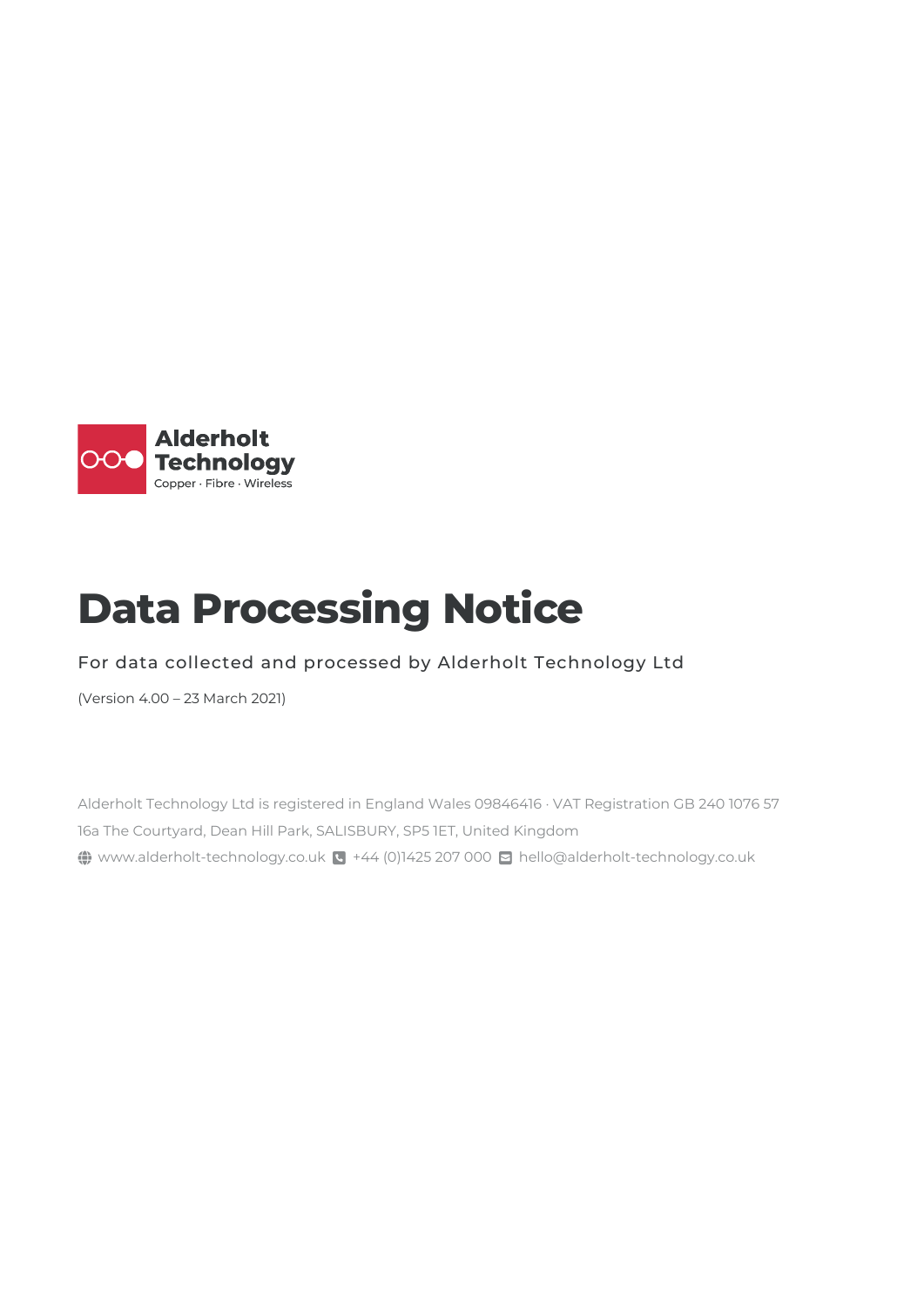## **Data Processing**

We are a commercial business that supplies and installs connected technology. To operate our business effectively we may collect, process, retain and share your personal information.

## Collecting

#### What We Collect

We may collect, process and share the following about you:

- Your name(s);
- **+** Your email address(es);
- **+** Your telephone number(s);
- **t** Where you live and work;
- **F** Your job role(s) or equivalent;
- **E** Your IP address:

#### Where We Collect From

We may collect your personal information from:

- $\left| + \right|$ Information that you or somebody else gives us;
- Websites, advertisements or other publicly  $\left| \frac{1}{2} \right|$ available sources;
- Reputable providers of targeted marketing Ð data;

## Processing

We may only process your personal information when there is a legal basis to do so under the General Data Protection Regulations.

#### Legitimate Interest

We may process your personal information when we reasonably believe that a commercial opportunity might arise.

This might happen if, for example, you have contacted us or we have identified you through directed marketing data.

#### Performance of Contract

We will have contractual obligations whenever a quotation is issued or goods and services are supplied.

When either happens, we will need to process your personal information in order to meet our contractual obligations to you.

#### Legal Obligation

As a Limited Company registered in England and Wales, we have a legal obligation to retain certain company records.

We will need to process your personal information in order to meet those legal obligations.

## Retaining

We will retain your personal information for as long as we reasonably need to. The length of time we retain your personal information will vary according to the purpose for which it was collected and whether there is already a business relationship.

As a guide only, these are the standard lengths of time we will retain your personal information:

- $+$ For directed marketing campaigns - Up to four calendar months after the start of the directed marketing campaign;
- **F** For business enquiries Up to four calendar months after you last communicated with us;
- For quotations and invoices Up to seven calendar years after the quotation or invoice date;

#### Emails and Attachments

As standard, we retain emails and their attachments for up to seven calendar years after the email date.

#### Documents and Other Media

We retain documentation and media that we are permitted to for as long as it is useful to us.

## Sharing

We may share your personal information when it is reasonable to and you would expect us to.

We will share your personal information when we are required to by law.

## Your Rights

#### Information and Objections

You have a right to know what personal information we store about you and ask for errors to be corrected.

You also have a right to object to how we process your personal information.

To contact to us about your personal information please send an email to:

hello@alderholt-technology.co.uk

#### Complaints

You have a right to complain to the Information Commissioner's Office about how we process your personal information. For more information visit:

https://ico.org.uk/make-a-complaint/